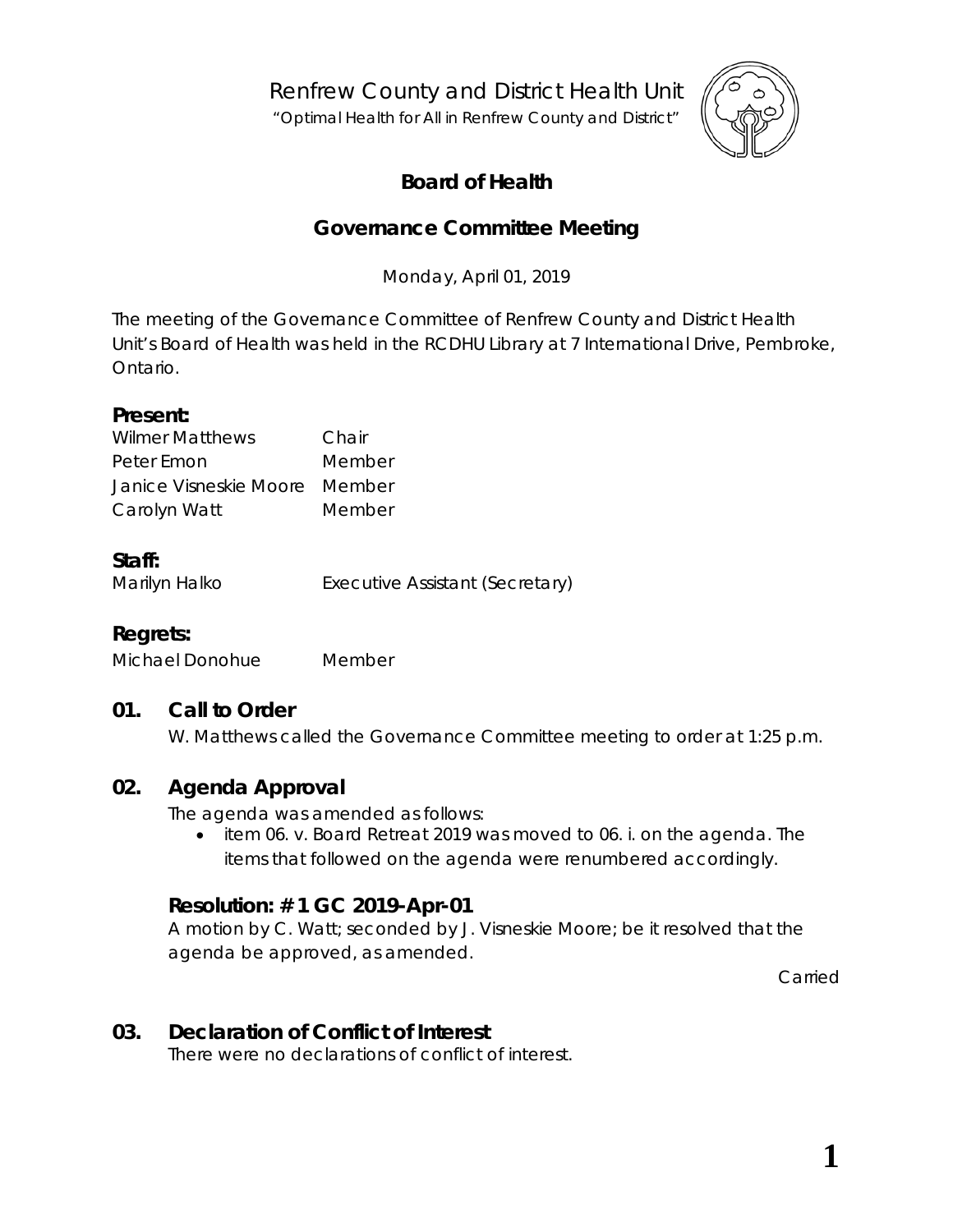#### **04. Delegations**

There were no delegations.

#### **05. Governance Committee Meeting minutes (Approval)**

The Committee approved the meeting minutes for Monday, March 04, 2019.

#### **Resolution: # 2 GC 2019-Apr-01**

A motion by P. Emon; seconded by J. Visneskie Moore; be it resolved that the Governance Committee approve the meeting minutes from Monday, March 04, 2019, as presented.

Carried

#### **06. Business Arising**

#### i. **Board Retreat 2019—Health Equity/Indigenous Engagement**

At 1:30 p.m. Colleen Musclow, Coordinator, Quality Improvement, joined the meeting.

W. Matthews and C. Musclow met with Peggy Dick, Senior's/Client Services Supervisor, Algonquins of Pikwàkanagàn, at Pikwàkanagàn on Thursday, March 28, 2019.

Further to the meeting, Peggy recommended that the Committee read items 18. to 24., under the HEALTH heading, in *Truth and [Reconciliation](https://portal.rcdhu.com/wp-content/uploads/2019/04/Truth-and-Reconciliation-Commission-of-Canada-Calls-to-Action.pdf) Commission of [Canada: Calls to Action](https://portal.rcdhu.com/wp-content/uploads/2019/04/Truth-and-Reconciliation-Commission-of-Canada-Calls-to-Action.pdf)*. As a follow-up, the document will be forwarded to Committee Members.

The Board Retreat 2019 agenda was revised and is shown below:

• *[Board Retreat](https://portal.rcdhu.com/wp-content/uploads/2019/03/06.-v.-Board-Retreat-2019-Agenda-revised-2019-Mar-29.pdf) 2019 Agenda*.

#### **Resolution: # 3 GC 2019-Apr-01**

A motion by C. Watt; seconded by P. Emon; be it resolved that the Governance Committee approve the Retreat agenda, as revised.

Carried

ii. Committee Work Plan 2019

The Work Plan was revised, as follows:

• *[Governance Committee Work Plan 2019.](https://portal.rcdhu.com/wp-content/uploads/2019/04/Governance-Committee-Work-Plan-2019-Draft-2019-Apr-01-revised-again-after-meeting.pdf)* 

## **Resolution: # 4 GC 2019-Apr-01**

A motion by J. Visneskie Moore; seconded by C. Watt; be it resolved that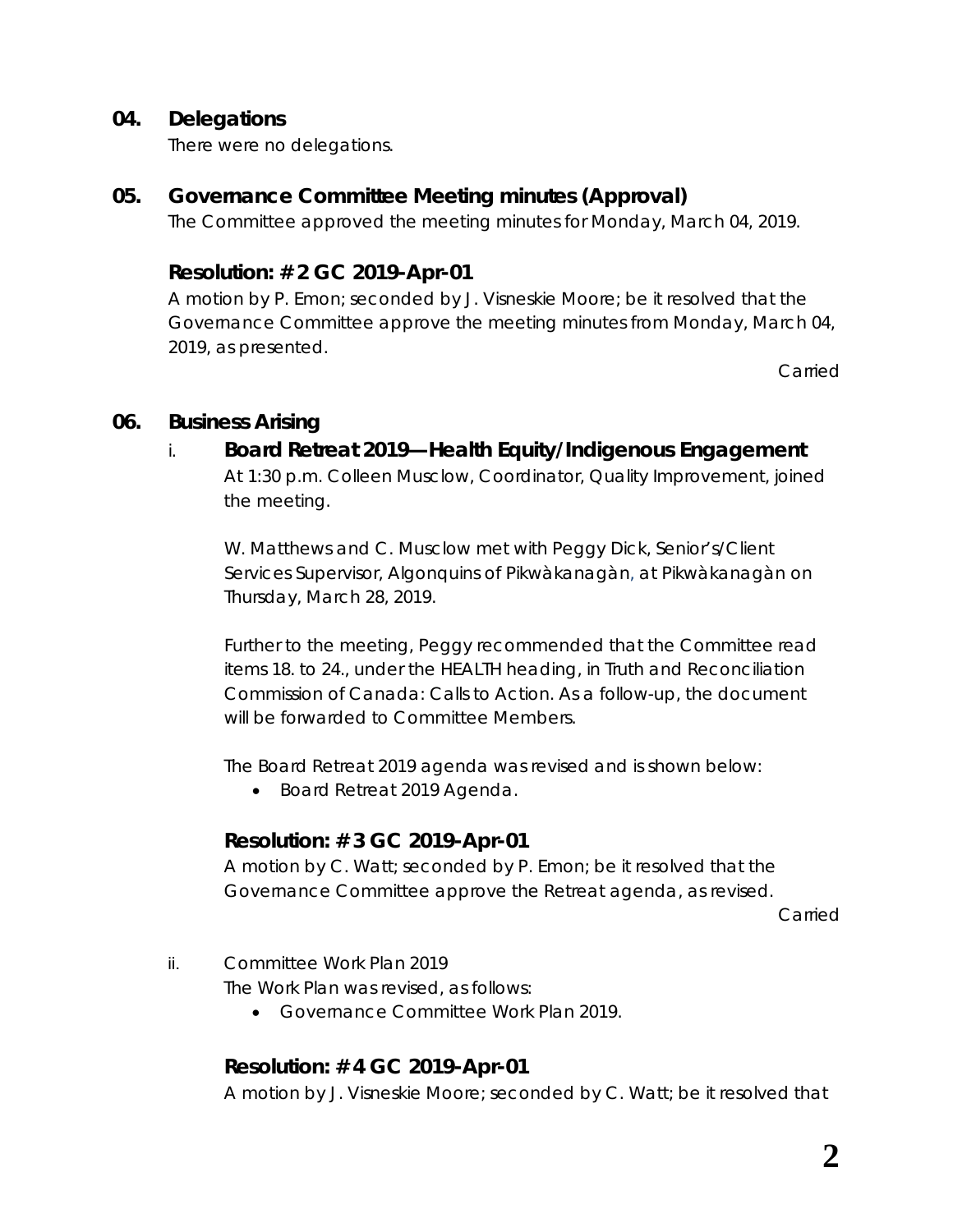the Governance Committee recommend to the Board they approve the 2019 Governance Committee Work Plan as amended.

Carried

#### iii. By-Law 86-3

*By-Law 86-3*—A By-Law to Define the Management and Administrative Duties of the Medical Officer of Health, at the Regular Board Meeting held on Tuesday, March 26, 2019, it was recommended that the Board adopt a by-law to repeal *By-Law 86-3*.

The other by-laws that appeared in the Governance Committee Board Report are summarized below:

- *By-Law 91-01*—A By-Law of the Renfrew County and District Board of Health to Establish Reserve Funds for the Purposes of the Operation of the Health Unit, was referred to the Resources Committee.
- *By-Law 92-01*—A By-Law to prescribe fees for Inspections and for the Issuance of Certificates of Approval under the Environmental Protection Act, at the Regular Board Meeting held on Tuesday, March 26, 2019, it was recommended that the Board adopt a by-law to repeal *By-Law 92-01*.
- *By-Law 98-01*—A By-Law to authorize the short-term borrowing of monies for purposes of the Renfrew County and District Health Unit, was referred to the Resources Committee.

After the review of the by-laws is completed, the Board By-Law Index will be updated.

- iv. Retention By-Law
	- a. [Kingston BoH](https://portal.rcdhu.com/wp-content/uploads/2019/02/Record-Retention-for-Board-of-Health-By-Law-for-Kingston.pdf) sample of a Retention By-Law After a draft Retention By-Law has been developed it will be sent to the Senior Management Team for their review and input.

Upon completion of the Retention By-Law and before the Committee recommends it for Board approval, the document will be submitted to a lawyer for review.

#### v. Code of Conduct

The Committee used the following three codes of conduct as reference:

- a. [County Council](https://portal.rcdhu.com/wp-content/uploads/2019/01/06.-x.-c.-Code-of-Conduct-County-of-Renfrew-Council.pdf)
- b. [Niagara Region](https://portal.rcdhu.com/wp-content/uploads/2019/01/Code-of-Conduct-Niagara-Region-Public-Health.pdf)
- c. [Windsor Essex.](https://portal.rcdhu.com/wp-content/uploads/2019/01/Code-of-Conduct-Windsor-Essex-County-Health-Unit.pdf)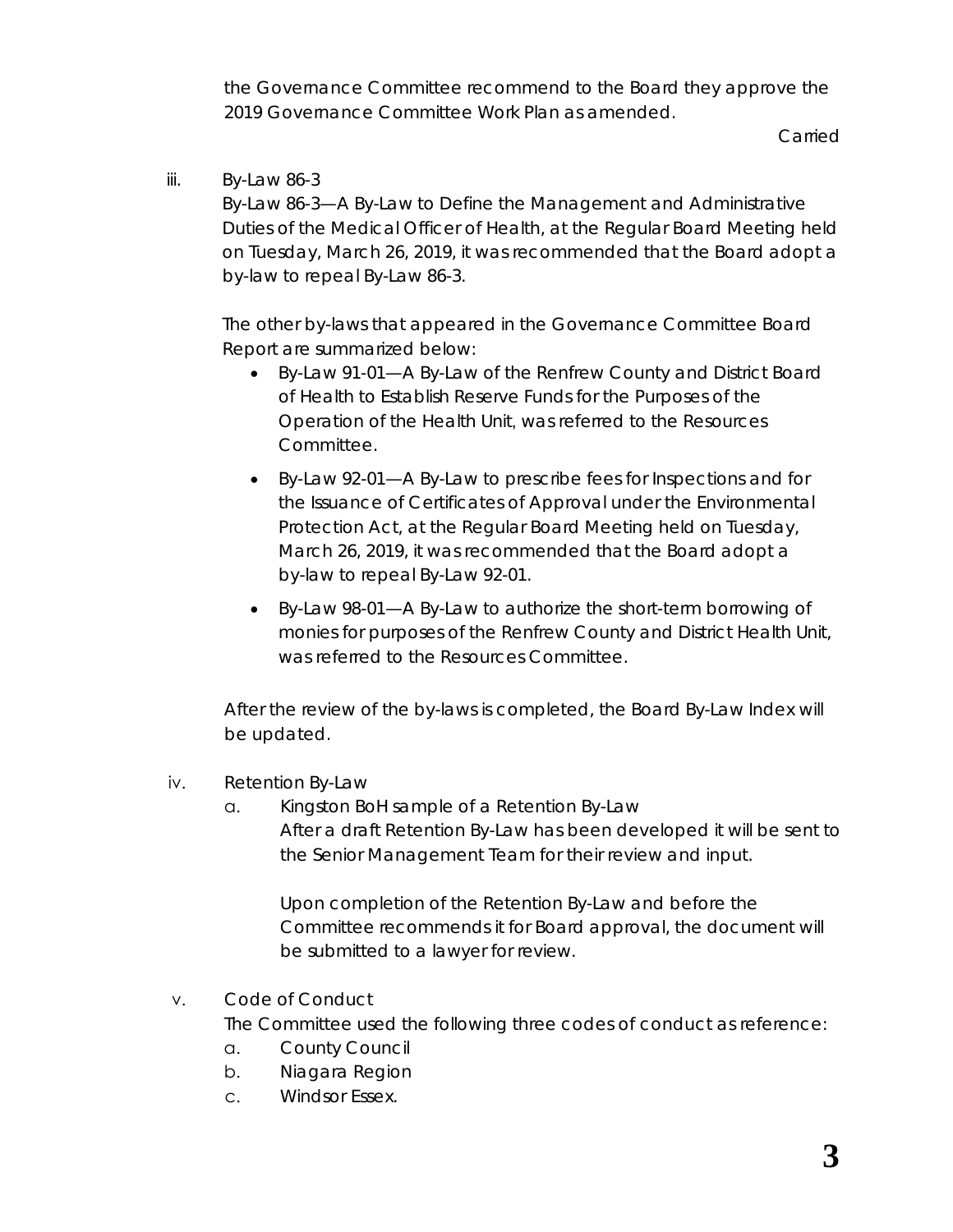W. Matthews will contact the Provincial Appointments Secretariat (PAS) to find out if there is a Code of Conduct that applies to PAS Board Members.

Municipal Board of Health Members are legally obligated by the Renfrew County Council Code of Conduct.

vi. **MOH(A) Performance Appraisal Report**

Not available at this time.

#### vii. **MOH and CEO Recruitment**

A report will be presented to the Board upon completion.

#### viii. **Standing Committee's Performance Outcomes**

The Committee was asked to complete the *[Standing Committee's](https://portal.rcdhu.com/wp-content/uploads/2019/03/06.-viii.-Standing-Committees-Performance-Outcomes.pdf)  [Performance Outcomes](https://portal.rcdhu.com/wp-content/uploads/2019/03/06.-viii.-Standing-Committees-Performance-Outcomes.pdf)* form.

The Committee will review the results at the Governance Committee May meeting.

The Secretary will forward the form to M. Donohue.

# **07. Correspondence**

None

- **08. Staff Reports** None
- **09. Board Committee Reports** None
- **10. By-Laws** None
- **11. New Business** None
- **12. Notice of Motion** None